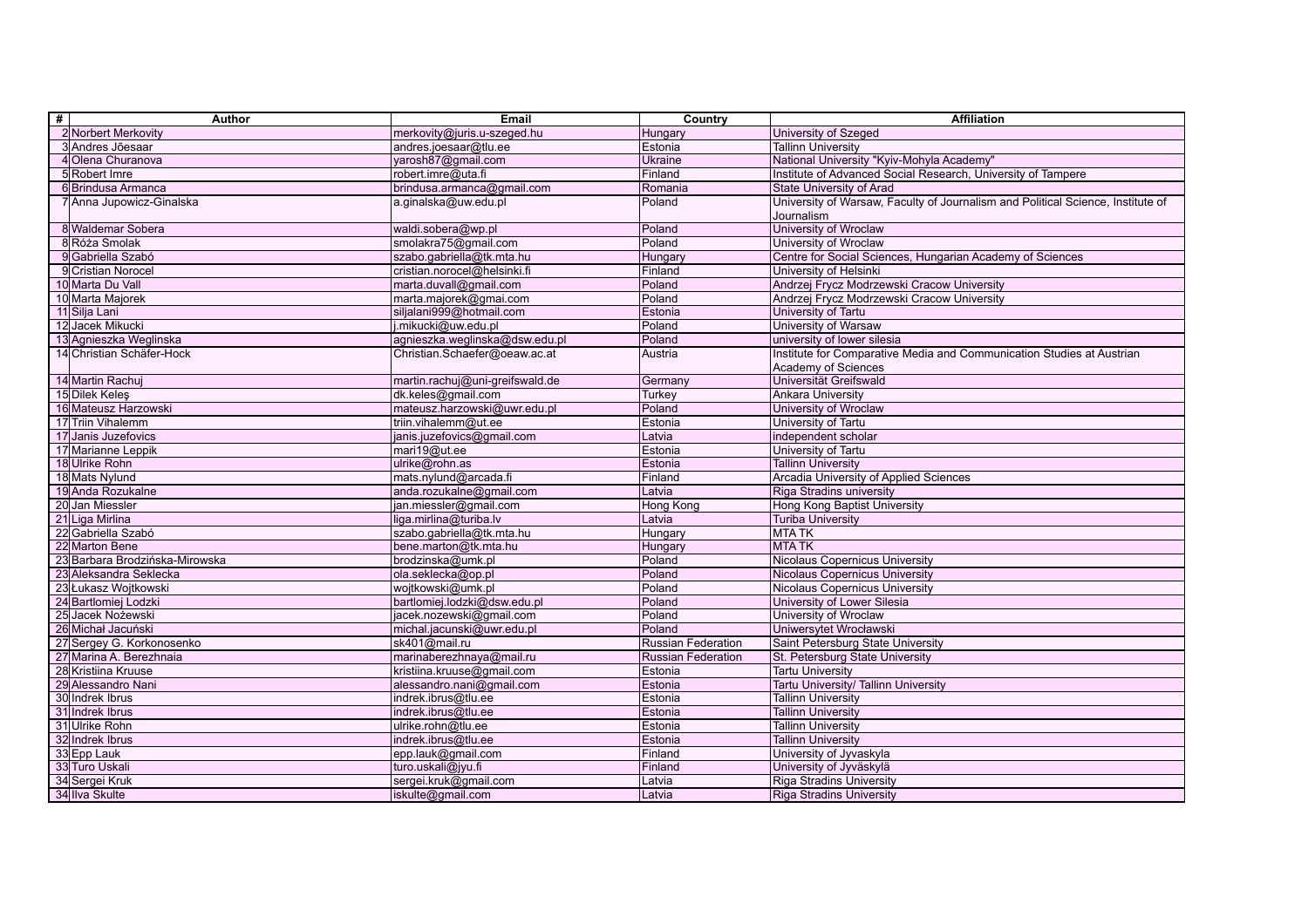| 34 Vija Sīle                    | vija.sile@rsu.lv                        | Latvia                    | Riga Stradins University                                                          |
|---------------------------------|-----------------------------------------|---------------------------|-----------------------------------------------------------------------------------|
| 34 Vents Sīlis                  | vents.silis@rsu.lv                      | Latvia                    | <b>Riga Stradins University</b>                                                   |
| 34 Tomass Tomševics             | tomass.tomsevics@gmail.com              | Latvia                    | <b>Riga Stradins University</b>                                                   |
| 35 Auksė Balčytienė             | a.balcytiene@pmdf.vdu.lt                | Lithuania                 | Vytautas Magnus University, Department of Public Communication                    |
| 35 Kristina Juraite             | k.juraite@pmdf.vdu.lt                   | Lithuania                 | Vytautas Magnus University, Department of Public Communication                    |
| 35 Audronė Nugaraitė            | a.nugaraite@pmdf.vdu.lt                 | Lithuania                 | Vytautas Magnus University, Department of Public Communication                    |
| 35 Romas Sakadolskis            | r.sakadolskis@pmdf.vdu.lt               | Lithuania                 | Vytautas Magnus University, Department of Public Communication                    |
| 36 Nikola Belakova              | nikola.belakova@gmail.com               | <b>United Kingdom</b>     | London School of Economics and Political Science                                  |
| 37 Arko Olesk                   | arko.olesk@tlu.ee                       | Estonia                   | <b>Tallinn University</b>                                                         |
| 37 Esta Kaal                    | esta.kaal@tlu.ee                        | Estonia                   | <b>Tallinn University</b>                                                         |
| 38 Arko Olesk                   | arko.olesk@tlu.ee                       | Estonia                   | <b>Tallinn University</b>                                                         |
| 39 Triin Vihalemm               | triin.vihalemm@ut.ee                    | Estonia                   | University of Tartu                                                               |
| 39 Margit Keller                | margit.keller@ut.ee                     | Estonia                   | Uiniversity of Tartu                                                              |
| 40 Sergei Kruk                  | sergei.kruk@gmail.com                   | Latvia                    | <b>Riga Stradins University</b>                                                   |
| 40 IIva Skulte                  | iskulte@gmail.com                       | Latvia                    | Riga Stradins University                                                          |
| 41 Epp Lauk                     | epp.lauk@gmail.com                      | Finland                   | University of Jyväskylä                                                           |
| 42 Mai Põldaas                  | mai.poldaas@ut.ee                       | Estonia                   | University of Tartu                                                               |
| 43 Julia Trzcińska              | juliatrzcinska@yahoo.com                | Poland                    | University of Wroclaw                                                             |
| 43 Sandra Wolna                 | wolna.sandra@gmail.com                  | Poland                    | University of Wroclaw                                                             |
| 44 Michal Glowacki              | michal.glowacki@id.uw.edu.pl            | Poland                    | University of Warsaw                                                              |
| 44 Lizzie Jackson               | lizzie.jackson@lsbu.ac.uk               | <b>United Kingdom</b>     | London South Bank University                                                      |
| 45 Michal Kus                   | michal.kus@uni.wroc.pl                  | Poland                    | University of Wroclaw                                                             |
| 45 Adam Szynol                  | adam.szynol@wp.pl                       | Poland                    | University of Wroclaw                                                             |
| 46 Kamil Pluta                  | kam.pluta@gmail.com                     | Poland                    | University of Wroclaw                                                             |
| 46 Bartosz Wujec                | bartosz.wujec@gmail.com                 | Poland                    | University of Wroclaw                                                             |
| 47 Justyna Wojniak              | justynawojniak@gmail.com                | Poland                    | Pedagogical University of Cracow                                                  |
| 48 Halyna Budivska              | halyna.budivska@gmail.com               | <b>Ukraine</b>            | National University of "Kyiv-Mohyla Academy" (NaUKMA)                             |
| 49 Anna Zięty                   | ziety.anna@gmail.com                    | Poland                    | University of Lower Silesia                                                       |
| 51 Zhanna Bezpiatchuk           | z.bezpiatchuk@gmail.com                 | Ukraine                   | Kyiv-Mohyla academy                                                               |
| 52 Paweł Urbaniak               | pawelurbaniak@interia.pl                | Poland                    | Uniwersytet Wroclawski, University of Wroclaw                                     |
| 53 Veronica Yarnykh             | vyarnykh@gmail.com                      | <b>Russian Federation</b> | Russian State University for Humanities                                           |
| 53 Natalia Makarova             | rsuh.makarova@gmail.com                 | <b>Russian Federation</b> | Russian State University for Humanities                                           |
| 54 Pille Pruulmann-Vengerfeldt  | pille.vengerfeldt@ut.ee                 | Estonia                   | University of Tartu                                                               |
| 55 Elza Ibroscheva              | eibrosc@siue.edu                        | <b>United States</b>      | Southern Illinois University Edwardsville                                         |
| 56 Mohammad Raudy Gathmyr       | mraudy.gathmyr@griffithuni.edu.au       | Australia                 | <b>Griffith University</b>                                                        |
| 56 Santi Hendrawati Lukianto    | s hendrawati@yahoo.com                  | Indonesia                 | Universitas Multimedia Nusantara                                                  |
| 57 Kerli Kirch Schneider        | kirchkerli@gmail.com                    | United States             | University of Miami                                                               |
| 58 Andrew Asher                 | asherand@indiana.edu                    | <b>United States</b>      | <b>Indiana University</b>                                                         |
| 58 Anastasia Denisova           | anastasia.denisova@my.westminster.ac.uk | <b>United Kingdom</b>     | University of Westminster                                                         |
| 58 Olga Rodak                   | orodak@kozminski.edu.pl                 | Poland                    | Kozminski University                                                              |
| 58 Helena Chmielewska-Szlajfer  | kanya@poczta.onet.pl                    | Poland                    | Kozminski University                                                              |
| 59 Ianis Bucholtz               | buholcs@gmail.com                       | Latvia                    | Vidzeme University of Applied Sciences                                            |
| 60 Antonina Anisimovich         | antonina.anisimovich@gmail.com          | <b>United Kingdom</b>     | <b>Edge Hill University</b>                                                       |
| 61 Jyotika Ramaprasad           | jyotika@miami.edu                       | <b>United States</b>      | University of Miami                                                               |
| 61 Chun Zhou                    | c.zhou3@umiami.edu                      | <b>United States</b>      | University of Miami                                                               |
| 61 Kerli Kirch Schneider        | kirchkerli@gmail.com                    | <b>United States</b>      | University of Miami                                                               |
| 62 Kinga Polynczuk-Alenius      | kinga.polynczuk@helsinki.fi             | Finland                   | University of Helsinki                                                            |
| 63 Ewelina Kancik-Koltun        | ewelinakancik@o2.pl                     | Poland                    | <b>UMCS</b>                                                                       |
| 64 Katarzyna Kamińska-Korolczuk | polkk@univ.gda.pl                       | Poland                    | University of Gdansk, Faculty of Social Sciences, Institute of Political Sciences |
| 65 Masduki -                    | masduki@hotmail.com                     | Indonesia                 | Indonesian Islamic University                                                     |